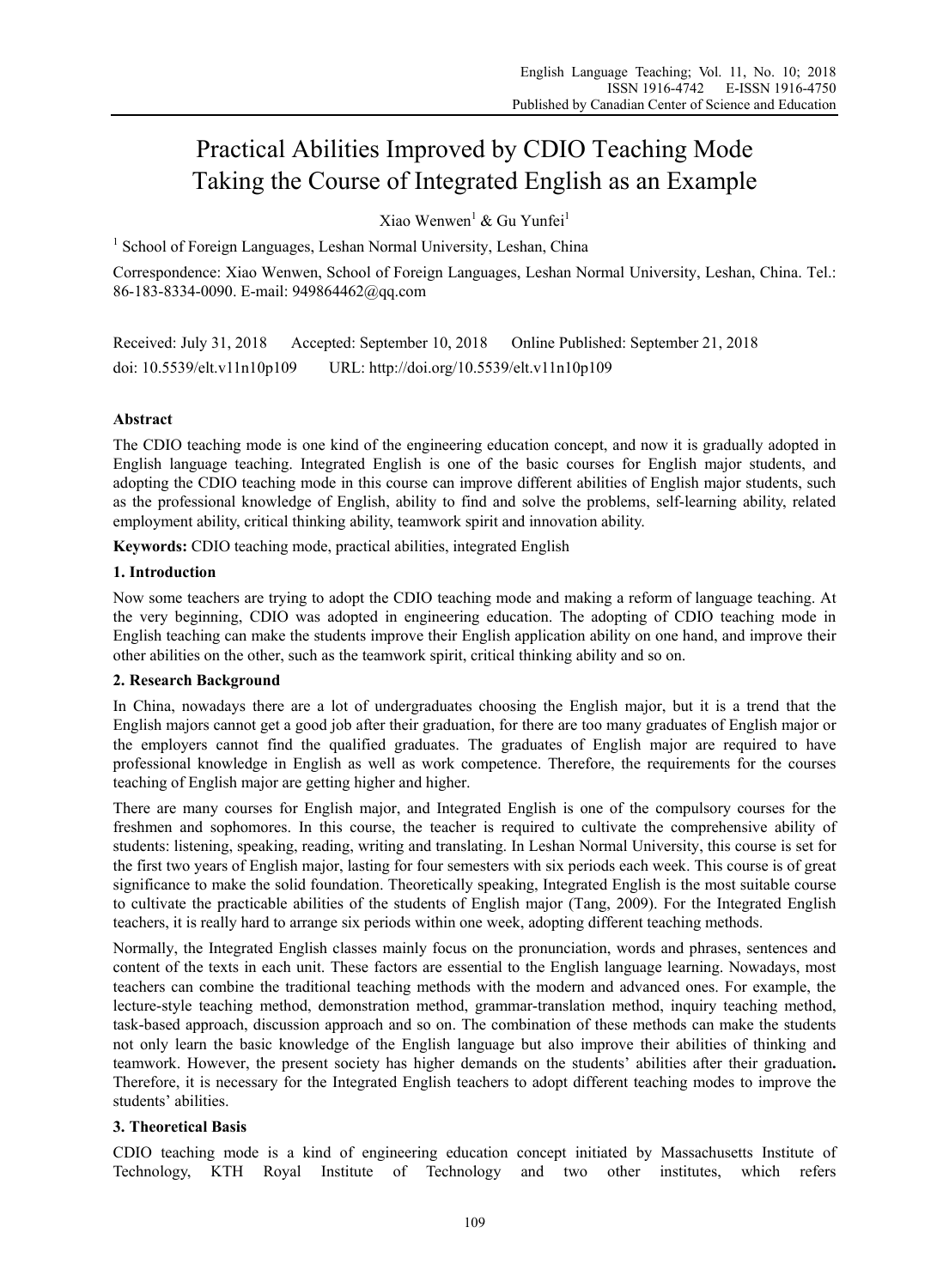Conceive-Design-Implement-Operate (abbreviated as CDIO).

This teaching mode takes the production of one product as the carrier: from the conception, research and development, operation, abandonment and recycling of the product, guide the students to learn actively, practically to grasp the organic connection among professional knowledge, and cultivate their abilities, such as scientific and technical knowledge, life-long learning ability, communication ability, teamwork spirit as well as the ability to construct the product, process and system under the environment of society and enterprise (Gu, Lu, & Shen, 2008).

At the very beginning, only the engineering courses adopt the CDIO teaching mode, and now the language teaching adopts this mode in more and more courses. The foreign languages teaching should include the following two skills at least: linguistic skills and professional skills, and the interdisciplinarity of the CDIO teaching mode can realize the breakthrough of the foreign language teaching reform (Zhu, 2010).

# **4. Practical Abilities Improved by CDIO Teaching Mode**

For the course of Integrated English, now the teachers are asked not only to teach the basic abilities of English: listening, speaking, reading, writing and translating, but improve other abilities related to the students' future work, study and life. For the CDIO teaching mode, when one project is carried out, the main work of the teacher is to create the resources and environment of learning, in order to make the students enjoy more opportunities to use the learnt knowledge in different situations (Yao, 2007). In this part, the author will take the textbook of Integrated English 3 adopted by Leshan Normal University (with Yang Limin as the editor-in-chief) as an example to show how the CDIO teaching mode improves different abilities of English major students.

## *4.1 Professional Knowledge of English*

The professional knowledge is the basic requirement for Integrated English as a basic course for English major. The traditional teaching methods can definitely meet this demand, so does the CDIO teaching mode. For the CDIO teaching mode, the professional knowledge of English should be found out by the students themselves through different projects under the guidance of the teacher. For the author, when she carries out the CDIO teaching mode, the students are required to finish the curricular and extra-curricular projects for each unit within certain period.

Different from the traditional teaching methods, the CDIO teaching mode requires the students to complete the projects by themselves under the teacher's guidance. Therefore, in order to complete each project, the students have to understand the meaning of the text and grasp the basic knowledge in the text, and this part is mainly carried out by themselves.

For each unit, the students should grasp the basic knowledge of the unit within in curricular project, firstly by themselves. If there are some problems in understanding the text, they should try to solve these problems through discussion with other group members. At last, if there are still some problems unsolved, the teacher will give them certain clues to solve these problems.

Besides, it's also necessary to make an evaluation system to evaluate whether the students have really grasped the professional knowledge of English in each unit. For example, the author carries out one quiz for every two units, to check the understanding of the students. Meanwhile, the final presentation of the curricular and extracurricular projects is also a method to show whether they have grasped the important point in the text.

## *4.2 Ability to Find and Solve the Problems*

For the CDIO teaching mode, the teacher just guide the whole plan of each project, and it's the students' task to find out the detailed problems in each project and try to find out how to solve these problems.

For most projects in this course, the students can be trained to improve their ability to find and solve the problems. For example, in Unit 2 How Reading Changed My Life, the students are required to present their book promotion each group. In order to present the book promotion at last, they must learn what a book promotion is, how to arrange it, what kinds of problems will be met with, and what they can do to solve these problems. Under the guidance of the teacher, the students can find and solve these detailed problems by themselves. Through the practice of different projects, the students can try to find and solve the problems in their life, and future work.

# *4.3 Self-Learning Ability*

Different from the traditional teaching methods, the CDIO teaching mode asks the students to learn some related knowledge by themselves.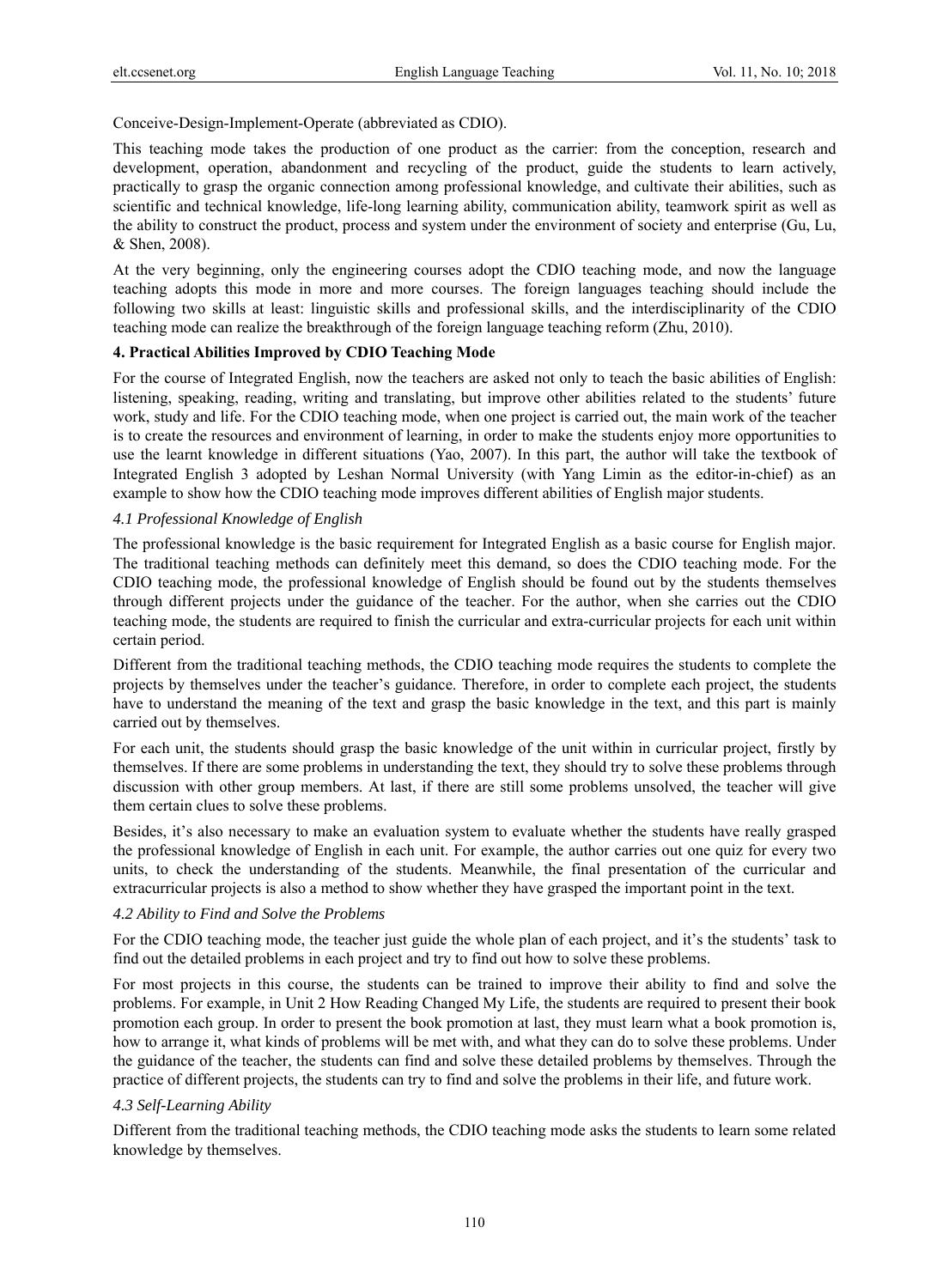As mentioned in the section of profession knowledge of English, the students should learn the texts by themselves at first, so this process can improve the students' self-learning ability. Beside, in order to complete each extracurricular project, the students should learn different aspects related to the project by themselves.

For example, the extracurricular project for Unit 4 Text A Diogenes and Alexander is to make Moments for the celebrities mentioned in this text, such as Diogenes, Alexander, Aristotle, Plato, and so on. If these celebrities in the ancient time also had Wechat, how would their Moments look like? In order to finish this project, first the students should learn the text by themselves, and then get more information on each person after class to make this person more vivid. Besides, the students also need to learn how to make "Moments". Only after they learn these skills by themselves, can they complete the project well. All these improve their self-learning ability.

#### *4.4 Related Employment Ability*

Now the English major students are always faced with great employment pressure after their graduation. Through different projects, the students can improve their abilities related to their future work, for example, the teaching ability, translating ability, foreign trade ability and so on. All the projects can prepare the students well for their future employment.

For the first unit in this textbook, Your College Years, the author arranges a project: Simulation Job Fair. In this project, some of the students are appointed as the "employers" while others "employees". This employment covers different areas related to English, such as the English teachers, translators, interpreters, foreign trade personnel and so on. In order to complete this project, all "employers" and "employees" must learn the basic knowledge on the requirements of each occupation. For example, to be employed as an English teacher, the "employees" must have the basic teaching skills, accurate pronunciation, fluent expression, beautiful blackboard-writing and so on. After this employment is stimulated in the class, the teacher will give some evaluation on their performance and the students will then discuss on how to get their dream work after graduation.

#### *4.5 Critical Thinking Ability*

The undergraduates should not just memorize the existing knowledge, and during their study they should also have their own thinking. Besides, the present society also requires the graduates to have the critical thinking ability, which is also beneficial to their future jobs.

For Unit 8 In My Day, this text talks about the relationship between the author and his mother. The ageing problem now is very popular and great in China, so the author arranges two students to arrange the discussion among all the students. The questions for their discussion are as follows: 1. Do you think it a good idea to send one's ageing parents to a nursing home? Give your reasons. 2. How do you think about the DINK (Double Income No Kids) family? For these questions, there are no standard answers, and everyone can share his or her opinion.

## *4.6 Teamwork Spirit*

The course of Integrated English takes six periods each week, and under the CDIO teaching mode, the teacher can design different kinds of projects for the students to carry out, such as the project for each group and the project for the whole class. These projects can improve the participants' teamwork spirit.

Most of the projects for Integrated English 3 are designed as group projects, and each group member should play a certain role in each project. Besides, the teacher arranges a project for the whole class in Unit 6 How do We Deal with the Drug Problem. After learning this unit, the class will present one debate as a whole. At first, one director will be appointed to arrange every detail from the preparation to the final presentation. Then this director will arrange four debaters for each side, the judges, and other working personnel. After each one gets his or her position, they will cooperate with other students, and at last the final presentation of this debate is the contribution of every one. During this project, the students can learn how to work in a large team, which is also beneficial to their future work.

## *4.7 Innovation Ability*

The present education also pays more attention to students' innovation ability. The students should have the innovation ability as well as the professional knowledge. The author still focuses on creating the students' innovation ability.

At first, their innovation ability can be improved the performance. For Unit 3 A Dill Pickle, the author asks her students to show their performance after adaption, which is based on the original text. For Unit 8 In My Day, the students are required to make a completely new story, while each story should focus on the topic of this unit: